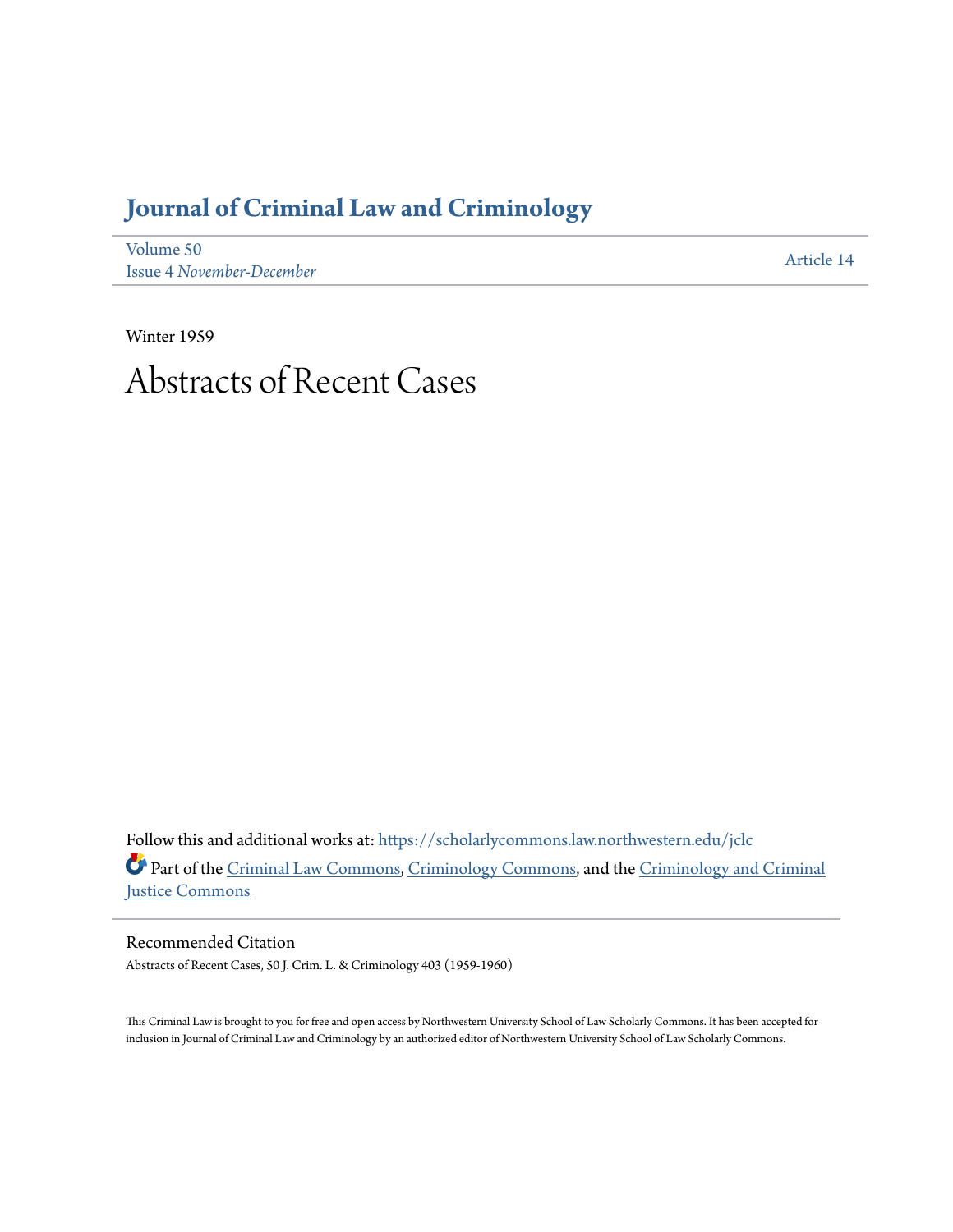#### Conclusion

"It is our opinion that the prompt and effective implementation of these recommendations will bring substantial improvement in the work of stamping out gambling. Relentless war must be carried on against organized crime. This war is a continuing war. We can turn the tide only by eternal vigilance and relentless prosecution of our laws. Only by such measures can we strike a truly devastating blow against gambling-the heartblood of organized crime."'

<sup>1</sup> The presentment was signed by Rudy Weissbratten, Foreman, on behalf of "The Second Additional Grand Jury of the County of Kings, for the March 1958 term." It was attested **by** Henrietta V. Carter, Secretary. The presentment bears the date of February **26,** 1959.

### ABSTRACTS OF RECENT CASES

#### Matthew **J.** Beemsterboer\*

Remarks Made by Prosecutor in Closing Argument, Though Ordinarily Improper, May Be Proper in Response to Statements Made by Defense-Defendant was convicted of second degree murder. At the trial counsel for the defense asserted that the testimony of the state's chief witness, an admitted narcotics addict, had been suborned by prosecuting officials. In his closing argument the prosecutor stated that his reputation and that of the police were involved in the trial. The Court of Appeals of New York affirmed the conviction, holding that although ordinarily the prosecuting attorney may not attempt to bolster the credibility of witnesses for the prosecution with the prestige of his office, the remarks he made were proper in retaliation for the accusations made by the defense. The defense, not the prosecution, interjected the reputation and character of the prosecutor and police officials into the case. *People v. Marks,* 160 N.E.2d 26 (N.Y. 1959).

The trial judge refused to admit into evidence a statement made by the victim alledgedly exculpating the defendant. The statement was made by the decedent to a police officer, approximately six minutes after the shooting, naming one Edward Small as the person who had shot him. This statement, though inadmissible as a dying declaration because the decedent showed no awareness of impending death, was sought to be introduced as a spontaneous declaration. The trial judge ruled that the declaration of the decedent lacked spontaneity and that "sufficient time had elapsed under the circumstances so that it could have been a reflective fabrication." The Court of Appeals found no abuse of discretion in the resolution of this preliminary question of fact.

Child Is Sixteen Years of Age or Under Only on or Before Ris Sixteenth Birthday-Petitioner

was charged with having committed lascivious acts with a child sixteen years of age. He objected to the jurisdiction of the court, contending that the child involved was sixteen years, six months and three days old at the time of the alleged crime and thus not "a child of the age of sixteen years or under" as recited in the statute denominating the offense with which he was charged. The Supreme Court of Iowa sustained a writ of *certiorari,* holding that a child is sixteen years of age or under only on or before his sixteenth birthday. *Knott v. Rawlings,* 96 N.W. 900 (Iowa 1959).

"Jencks" Act Governing The Production of Statements Made To Government Agents **By** Government Witnesses Is Interpreted-In three recent cases the United States Supreme Court granted *certiorari* to determine the scope and meaning of a new statute, 18 U.S.C. §3500 (Supp. V. 1958) governing the defendant's right to the production of statements made to government agents by government witnesses. The statute in essence provides that once a government witness has testified on direct examination in a criminal prosecution brought by the United States, the court upon demand of the defense shall order the Government to produce any statement made by the witness to a government agent. If the entire contents of the document relate to the subject matter of the witness's testimony it must be delivered to the defendant for his examination and use. If the Government claims that any part of the statement does not relate to the subject matter of the witness's testimony the court will order the document to **be** produced for the inspection of the court *in camera.* The court may excise such portions of the document as are not relevant and deliver the unexcised portion to the defendant. Non-compliance by the Government with an order of the court will result in the striking of the testimony from the record or a mistrial at the

<sup>\*</sup>Senior Law Student, Northwestern University School of Law.